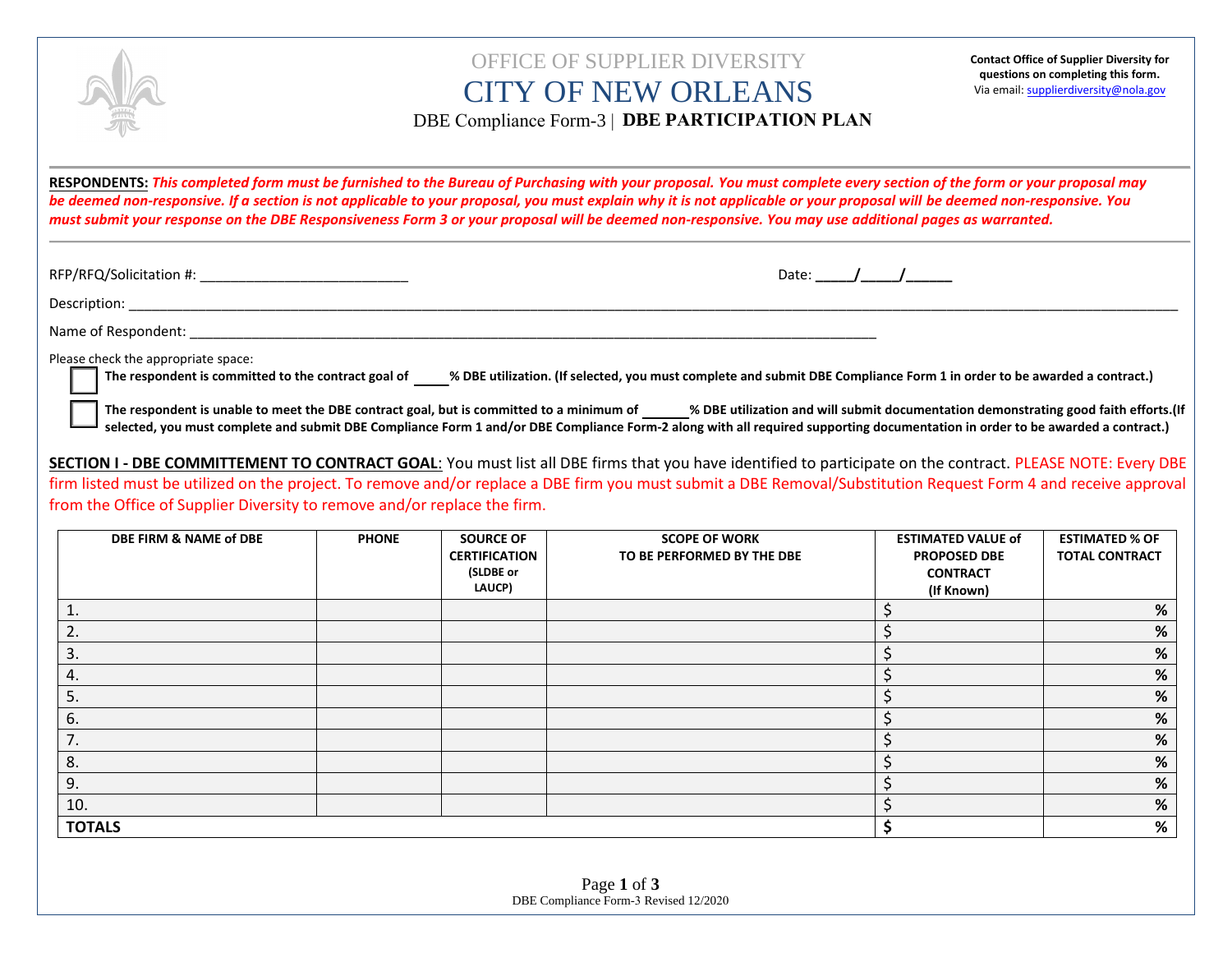

## CITY OF NEW ORLEANS OFFICE OF SUPPLIER DIVERSITY DBE Compliance Form-3 | **DBE PARTICIPATION PLAN**

**SECTION II - DBE CONFIRMATION:** For the DBE firms listed above, please provide the name and signature of the firm's authorized representative.

| PRINT NAME OF DBE FIRM'S AUTHORIZED<br><b>REPRESENTATIVE</b> | SIGNATURE OF DBE FIRM'S AUTHORIZED<br><b>REPRESENTATIVE</b> | <b>DATE</b> |
|--------------------------------------------------------------|-------------------------------------------------------------|-------------|
|                                                              |                                                             |             |
|                                                              |                                                             |             |
|                                                              |                                                             |             |
|                                                              |                                                             |             |
|                                                              |                                                             |             |
|                                                              |                                                             |             |
|                                                              |                                                             |             |
|                                                              |                                                             |             |
|                                                              |                                                             |             |

**SECTION III - SPECIFIC PORTIONS OF WORK IDENTIFIED FOR DBE SUBCONTRACTOR:** You must list all selected scopes or portions of work that you identified to be performed by DBE(s) and the estimated percentage value of each scope of work identified in order to increase the likelihood of meeting the contract goal for this project.

| SCOPE OR PORTIONS OF WORK IDENTIFIED FOR DBE PARTICIPATION | <b>ESTIMATED % OF</b><br><b>CONTRACT VALUE</b> |  |
|------------------------------------------------------------|------------------------------------------------|--|
| ∸.                                                         |                                                |  |
| 2.                                                         |                                                |  |
| 3.                                                         |                                                |  |
| 4.                                                         |                                                |  |
| 5.                                                         |                                                |  |
| 6.                                                         |                                                |  |
| 7.                                                         |                                                |  |
| 8.                                                         |                                                |  |
| 9.                                                         |                                                |  |
| 10.                                                        |                                                |  |
| <b>TOTAL</b>                                               |                                                |  |